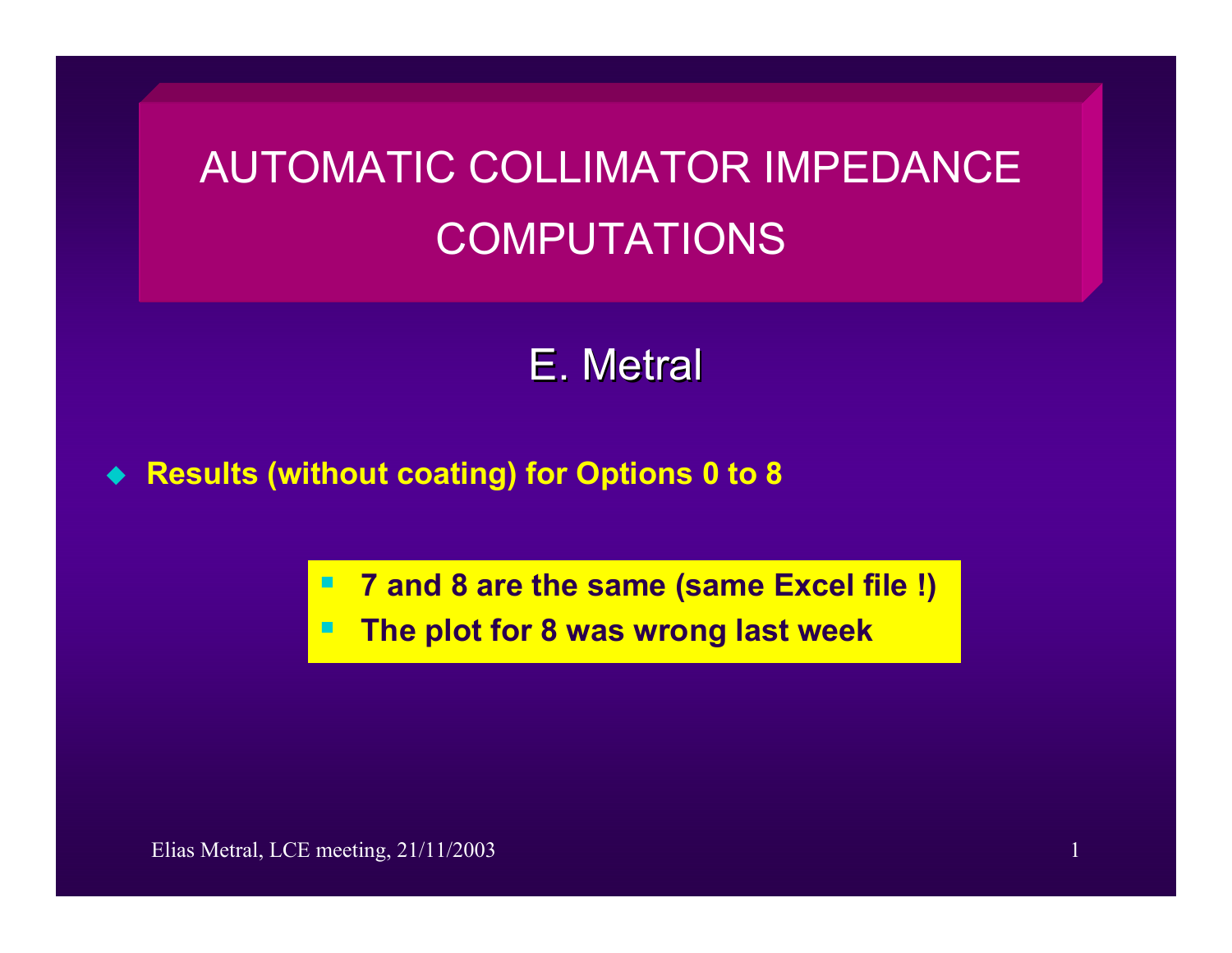**Stability diagram (maximum octupoles) and collective tune shift for the most unstable coupled-bunch mode and head-tail mode 0 (1.1e11 p/b at 7 TeV)** 



Elias Metral, LCE meeting, 21/11/2003 2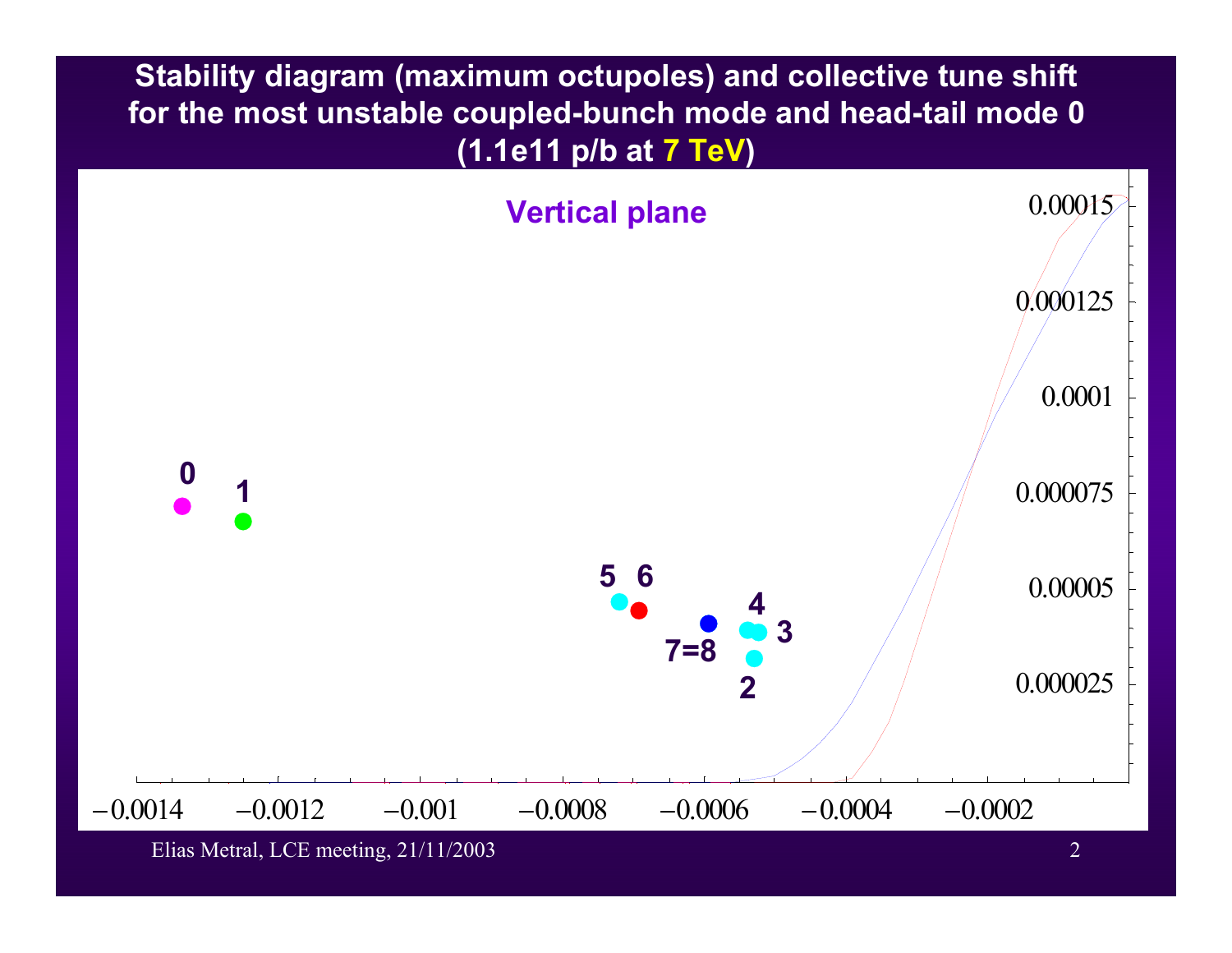**Stability diagram (maximum octupoles) and collective tune shift for the most unstable coupled-bunch mode and head-tail mode 0 (1.1e11 p/b at 7 TeV)** 



Elias Metral, LCE meeting, 21/11/2003 3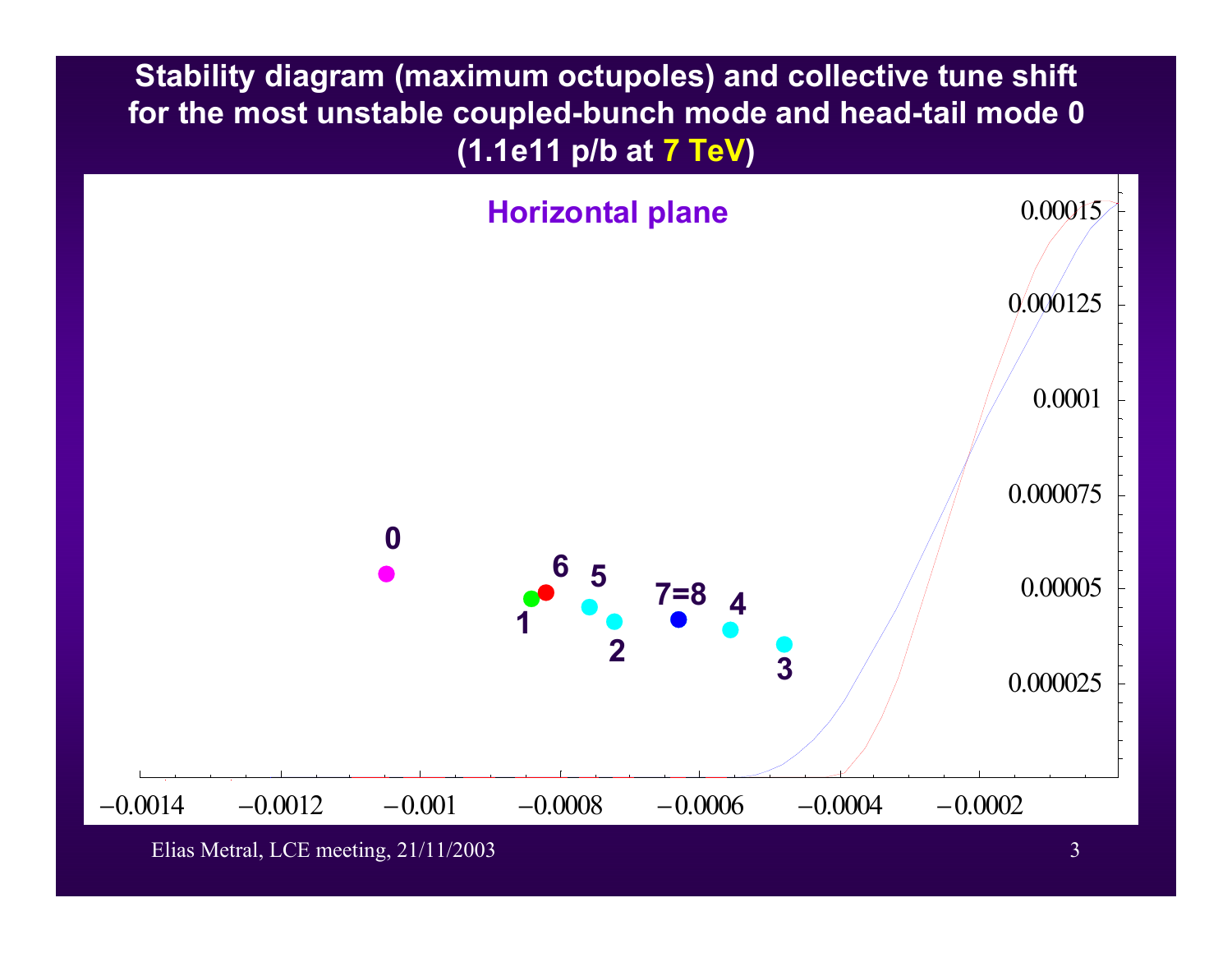**Stability diagram (maximum octupoles) and collective tune shift for the most unstable coupled-bunch mode and head-tail mode 0 (1.1e11 p/b at 450 GeV)** 



Elias Metral, LCE meeting, 21/11/2003 4